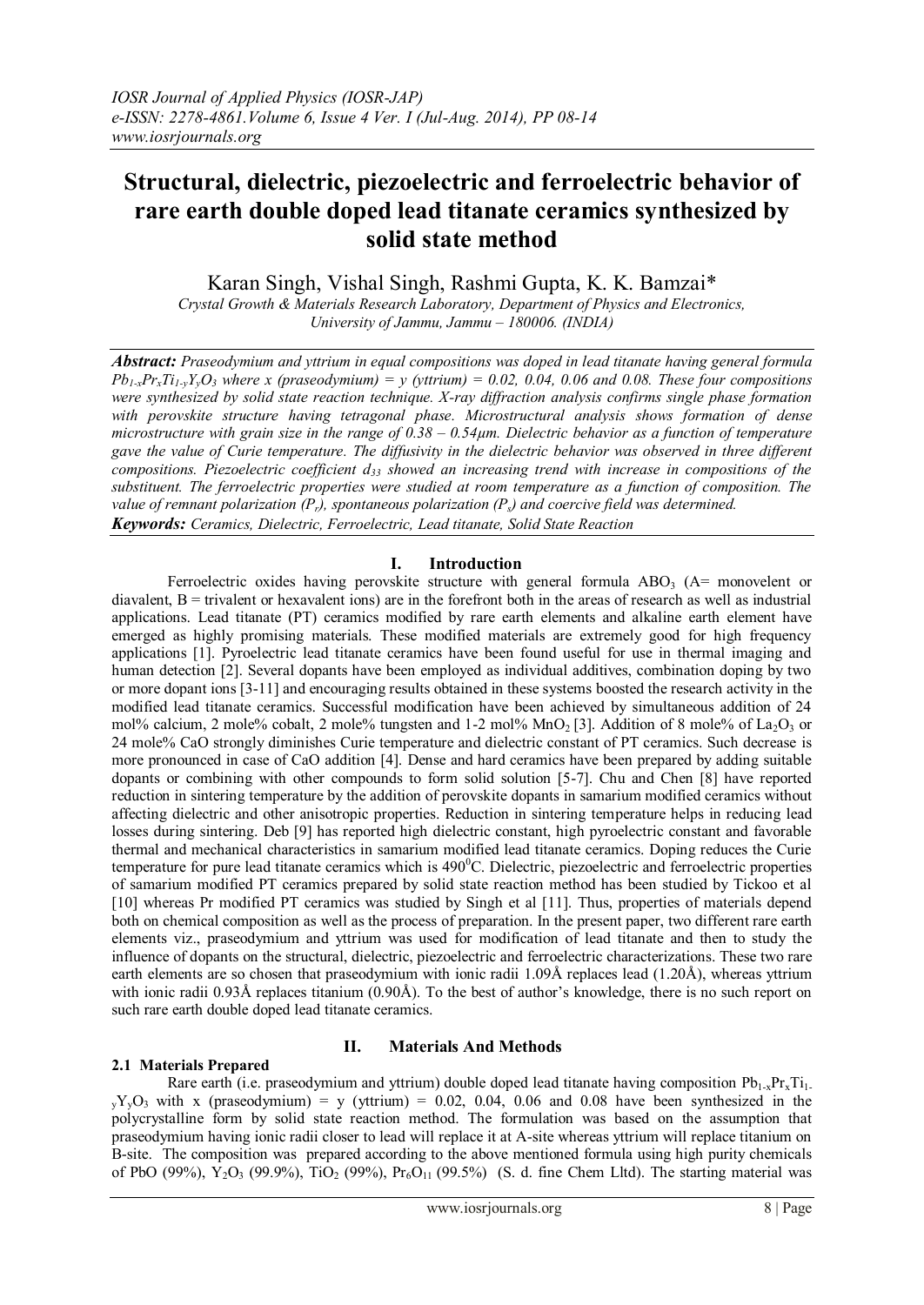weighed as per the stoichiometric formula and mixed thoroughly. Excess of 2-3% PbO was added in order to compensate for its vaporization during sintering. Each mixture was milled in ball milling machine for 48h using de-ionized water and zirconia balls. The amount of de-ionized water used is enough to form slurry to prevent the selective sedimentation of the reagents. The slurry was then taken out and put into the oven for 2h at a temperature of about  $150^{\circ}$ C. The prepared material was then sintered at a temperature of  $1100^{\circ}$ C for 2h.

#### **2.2 Characterization**

The prepared material was then characterized for structural investigations by X-ray diffraction (XRD) techniques with CuK $\alpha$  having wavelength  $\lambda = 1.5406\text{\AA}$ . The microstructure was studied using scanning electron microscope (SEM) of JEOL – 840 model. The elemental analysis has been carried out by energy dispersive Xray analysis (EDAX) using an X-ray detector attached to the SEM instrument. The dielectric properties were measured using fully automated impendence analyzer (4192A - LF) interfaced to computer with USB-GPIB converter 82357 B (Agilent) working in the range of 5Hz to 13MHz. For the measurements of dielectric constant as a function of temperature, the sample of thickness 1- 2 mm and diameter 10 - 12 mm were polished with silver electrodes and then fired in an oven up to at  $400^{\circ}$ C for 1 h. The dielectric properties were then measured at different frequencies of 1, 5, 10, 20, and 50 kHz in the temperature range of  $30 - 500^{\circ}$ C. The polarization versus electric field  $(P - E)$  hysteresis loop was recorded at room temperatures using P - E loop tracer. The Berlin court meter (PM 300) was used for carrying out piezoelectric measurements like longitudinal piezoelectric constant  $(d_{33})$ .

#### **III. Results And Discussion**

### **3.1 Structural analysis**

The X-ray diffraction pattern of compositions  $Pb_{1-x}Pr_xTi_{1-y}Y_yO_3$  where  $x = y = 0.02, 0.04, 0.06, 0.08$  is shown in Figure 1. The diffraction pattern confirms the tetragonal phase formation as per the ASTM – Cat. No 6-0452. The lattice constants (a, c) of all the compositions were determined using formula  $1/d^2 = h^2 + k^2/a^2 + l^2/c^2$ . The crystal tetragonality (c/a) decreases with increase in the praseodymium and yttrium content in the lead titanate as shown in Figure 2. The change in lattice parameter and lattice tetragonality depends upon the ionic radii of the dopant and increase in the ionic radii of the dopant decreases the crystal tetragonality [12]. The experimental density of different composition was calculated from the ratio of mass to volume of the sample, whereas theoretical density  $(\rho_{th})$  was calculated using equation:

 $\rho_{\text{th}} = Z.M/N_0 a^2 c$ 

where 'Z' is the number of molecules in a unit cell which for perovskite is 1, N is Avogadro's number  $(6.02 \times 10^{23})$ , M is molecular weight of the composition and 'a' and 'c' are the lattice parameter obtained from the X-ray diffraction pattern. The value of theoretical density decreases from 8.03 to 7.96  $g/cm<sup>3</sup>$ . A decrease in the theoretical density with the increases in praseodymium and yttrium content is due to the fact that praseodymium and yttrium replaces lead and titanate ions. This decrease in theoretical density was also observed in modified lead titanate ceramics. The result of theoretical density, experimental density and porosity is given in Table 1. From the table, it is found that relative density increases from 79.8 % to 93.3%, this increase in relative density and decrease in porosity is due to the fact that increase in praseodymium and yttrium content decreases the tetragonality because of reduction of its internal stress. Reduction of internal stress allows the crystallites in grain to accommodate more closely to form a denser microstructure.



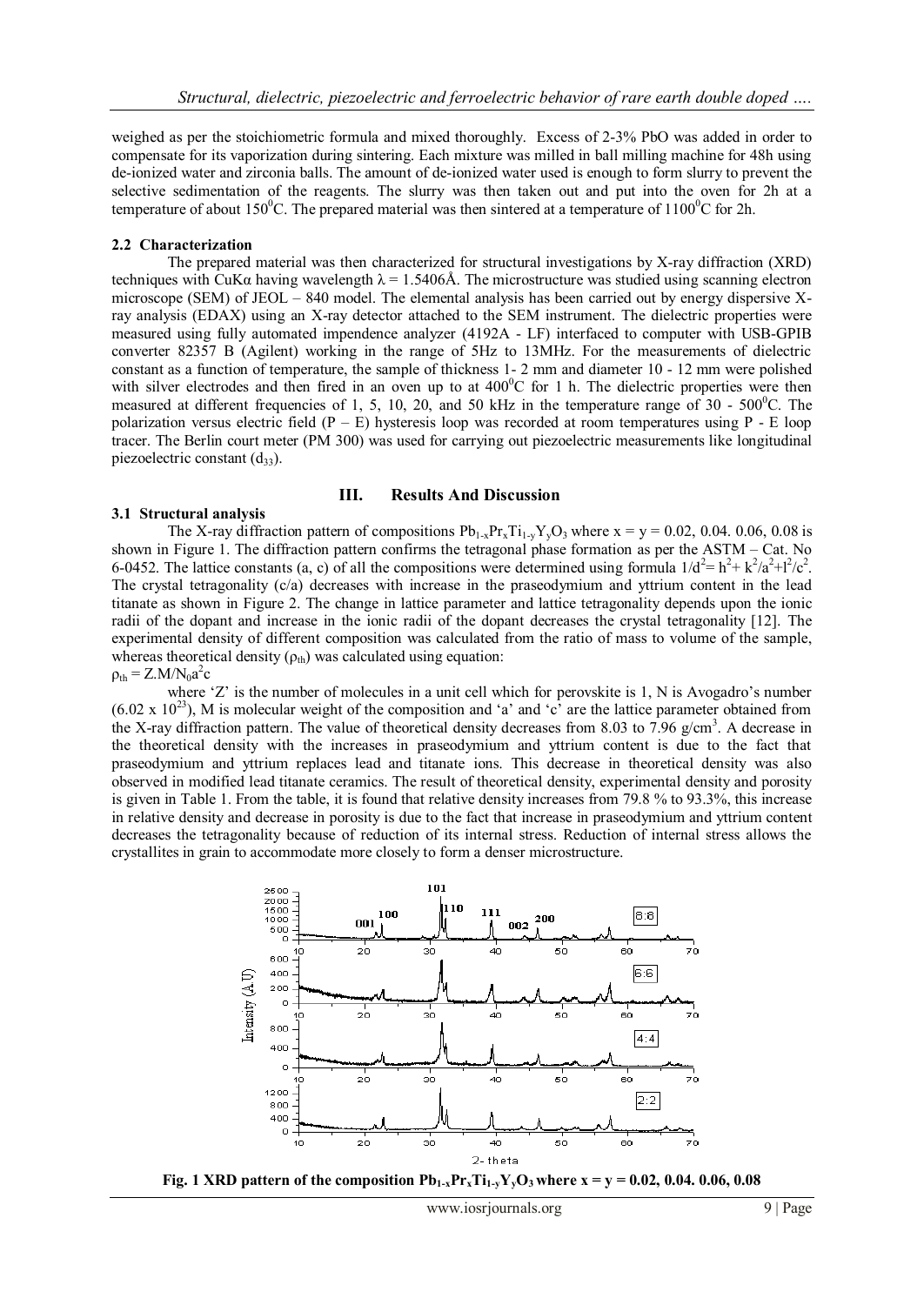

**Fig. 2 Variation of crystal lattice and crystal tetragonality**

# **3.2 Microstructural analysis**

Microstructure is an important parameter that influences the ferroelectric, dielectric, electromechanical and piezoelectric properties. Figure 3(a - d) shows the microstructure of praseodymium and yttrium doped lead titanate  $Pb_{1-x}Pr_xTi_{1-y}Y_yO_3$  (where  $x = y = 0.02, 0.04, 0.06, 0.08$ ) respectively. The electron micrographs shows well defined grain as well as grain boundary. The grain size determined by the average intercept line (AIL) method was found to decrease with the increase of praseodymium and yttrium content from 0.54 to 0.48  $\mu$ m. Table 1 gives a compiled data regarding lattice parameter, theoretical density, experimental density, relative density, porosity and grain size for the double doped rare earth lead titanate ceramics. Figure 4 shows energy dispersive X- ray analysis (EDAX) of one of the representative graph for praseodymium and yttrium modified lead titanate ceramics of composition  $x = y = 0.02$ . This EDAX results confirms the presences of the required element in the grown material with almost all the peaks associated with the elements are seen in the spectrum such as lead, yttrium, praseodymium, titanium etc.



**Fig. 3 Scanning electron microscopic images for rare earth double doped lead titanate with composition**  (a)  $x = y = 2\%$ , (b)  $x = y = 4\%$ , (c)  $x = y = 6\%$  and (d)  $x = y = 8\%$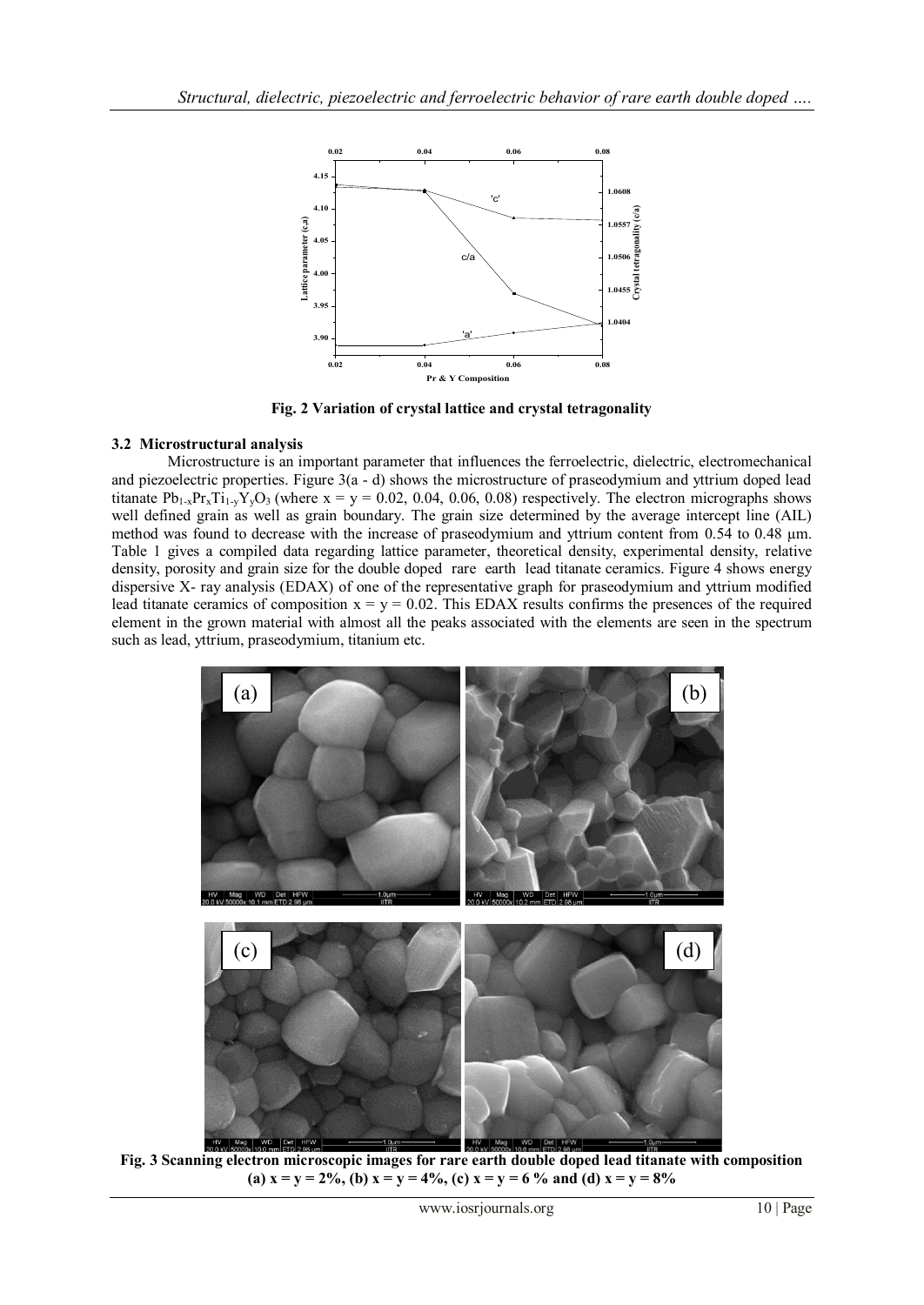

**Fig. 4 Energy dispersive X-ray analysis pattern showing the constituent elements present for composition**   $x = y = 0.02$ 

**Table 1. Lattice constants (a & c), X-ray density, experimental density, relative density, porosity and grain size for rare earth double doped lead titanate with compositions**  $Pb_{1-x}Pr_xTi_{1-x}Y_vO_3$  **where**  $x = y =$ **0.02, 0.04, 0.06 and 0.08**

| $x = Pr$<br>$y = Y$                                             | c(A) | $a(\AA)$ | c/a | $\rho_{x-ray}$<br>(g/cc) | $\rho_{\rm exp}$<br>(g/cc) | Relative<br>density $(\% )$ | Porosity Grain | Size $(\mu m)$ |
|-----------------------------------------------------------------|------|----------|-----|--------------------------|----------------------------|-----------------------------|----------------|----------------|
| $x = 0.02$ , 4.134 3.890 1.062 8.0366 6.415 79.82<br>$y = 0.02$ |      |          |     |                          |                            |                             | 20.17          | 0.54           |
| $x = 0.04$ , 4.129 3.890 1.061 8.0350 6.994<br>$y = 0.04$       |      |          |     |                          |                            | 87.05                       | 12.94          | 0.38           |
| $x = 0.06, 4.086, 3.909, 1.452, 8.0282, 7.166$<br>$y = 0.06$    |      |          |     |                          |                            | 89.26                       | 11.77          | 0.46           |
| $x = 0.08$ , 4.083 3.924 1.040 7.9640 7.434<br>$y = 0.08$       |      |          |     |                          |                            | 93.33                       | 6.65           | 0.48           |

# **3.3 Dielectric Behavior**

The study of dielectric is an important experimental tool to understand the electrical behavior of a given material. The behavior of dielectric constant for rare earth double doped lead titanate was studied in the temperature range of  $30 - 500^{\circ}\text{C}$  by varying frequencies viz. 1, 5, 10 and 50 kHz. Figure 5 (a - d) shows the behavior of dielectric constant with temperature at different frequencies for four different compositions. From the figure, it is observed that for all compositions up to a temperature of  $200^{\circ}$ C, the value of dielectric constant does not shows any substantial change. From 200 to 300°C, the value of dielectric constant shows some increase in the values and thereafter the value increases abruptly, attains a maximum value and then decreases with further increase in temperature. The temperature at which dielectric constant attains the maximum value gives Curie temperature  $(T_C)$  for these compositions. The maximum value of dielectric constant and Curie temperature is given in the Table 2. The maximum value of dielectric constant increases from 2178 in case of  $x = y = 0.02$  to 5440 in case of  $x = y = 0.08$  except for  $x = y = 0.06$ , where the dielectric constant shows a value of 1202. The increase in dielectric constant with temperature takes place because polarization is inherent property of ferroelectrics and the electron transfer increases due to thermally activated electrons. The electron exchange in ferroelectrics is due to local displacement of charges in the direction of applied field, which determines the polarization of the phases. The increase in dielectric constant can be understood by possible formation of smaller crystallite size which in turn result as good grain connectivity and high density [13] which is further helpful in easy transfer of electrons which forms electric dipoles.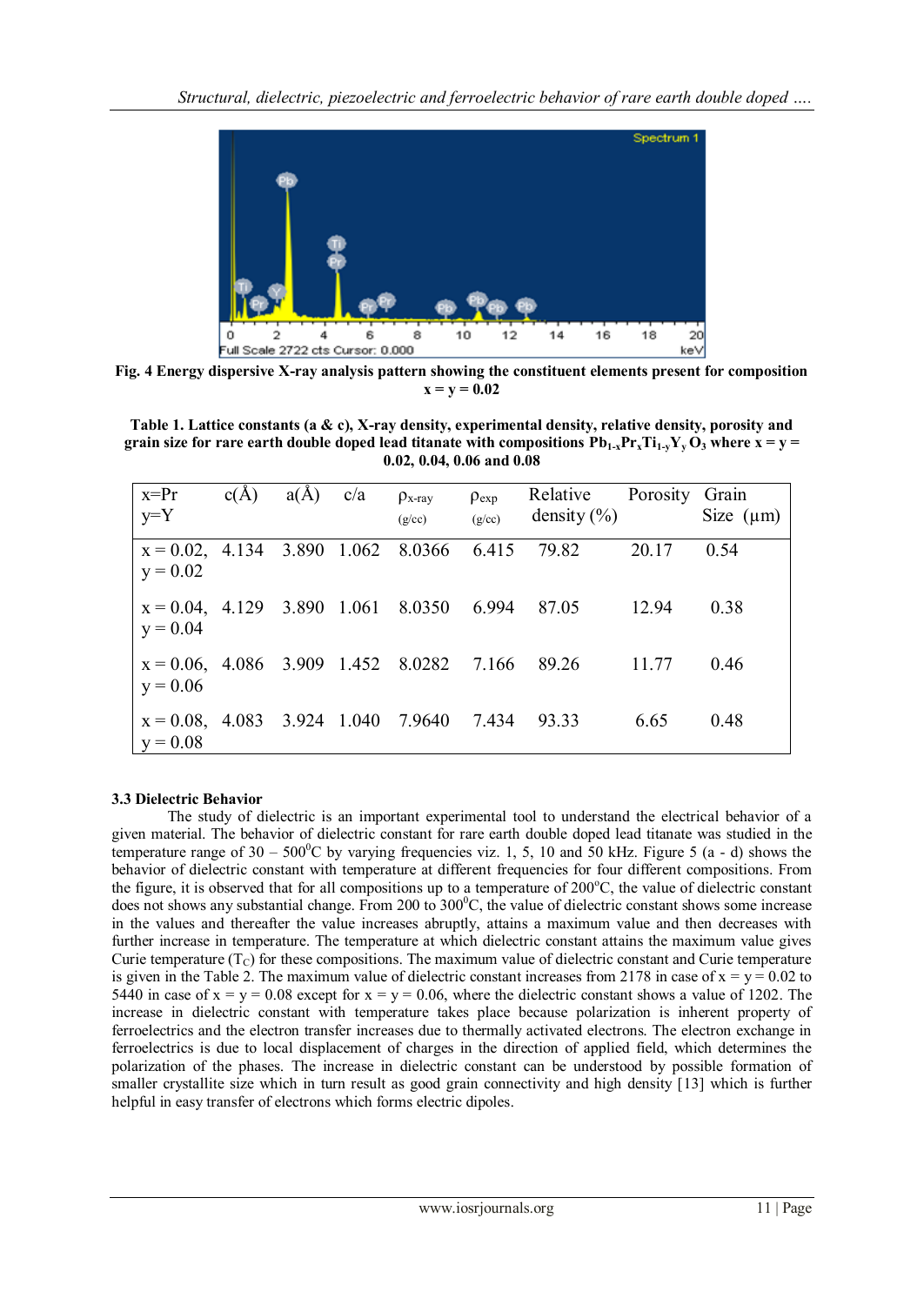

**Fig. 5 Variation of dielectric constant versus temperature for rare earth double doped lead titanate with composition (a)**  $x = y = 2\%$ , (b)  $x = y = 4\%$ , (c)  $x = y = 6\%$  and (d)  $x = y = 8\%$ 

From the figure, it has been found that there is a diffused phase transition from ferroelectric to paraelectric except in case of  $x = y = 0.04$ . From Figure 5(b), the behavior of dielectric constant with temperature in case of  $x = y = 0.04$  clearly shows the sharp transition peak which however is not found for other composition. This broadening of dielectric peak is considered to be because of disorder in the arrangement of rare earth with other atoms leading to microscopic heterogeneity. The degree of diffusivity  $(\gamma)$  can be calculated using the expression [14]:

$$
\ln(1/\varepsilon' - 1/\varepsilon'_{\text{max}}) = \gamma \ln(T - T_C) + C;
$$

where ' $\varepsilon'_{\text{max}}$ ' is the maximum value of dielectric constant at transition temperature, ' $\gamma$ ' is the degree of diffusiveness which lies in the range  $1 < \gamma \leq 2$ .  $\gamma = 1$  represent the ideal Curie Weiss behavior, whereas ' $\gamma$ ' between 1 and 2 indicates diffuse phase transition [15]. The value of ' $\gamma$ ' is calculated from the slope of graph ln  $(1/\varepsilon^2 - 1/\varepsilon^2)$  versus ln (T-T<sub>C</sub>). In case of x = y = 0.02, 0.06 and 0.08 the value comes out to be 1.56, 1.30 and 1.54 respectively, thereby suggesting the presence of voids. However, in case of  $x = y = 0.04$ , the value comes out to be 1.09, which represent the ideal Curie Weiss behavior.

**Table 2 Values of dielectric constant, Curie temperature, piezoelectric coefficient (d<sup>33</sup> and g33) for rare earth double doped lead titanate with compositions**  $Pb_1$ **<sub>x</sub>** $Pr_x$ **Ti<sub>1</sub>,** $Y_v$ **<b>O**<sub>3</sub> where  $x = y = 0.02, 0.04, 0.06$ **and 0.08**

| Compositions Dielectric |      | Curie | Piezoelectric                                            | Piezoelectric               |
|-------------------------|------|-------|----------------------------------------------------------|-----------------------------|
| $x = Pr$                |      |       | constant $(\varepsilon')$ Temperature charge Coefficient | voltage Coefficient         |
| $y = Y$                 |      |       | $(d_{33})$ (pC/N)                                        | $(g_{33}) (x 10^{-3} Vm/N)$ |
| $x = 0.02$              | 2178 | 345   | 26                                                       | 13                          |
| $y = 0.02$              |      |       |                                                          |                             |
| $x = 0.04$              | 3109 | 380   | 32                                                       | 11                          |
| $y = 0.04$              |      |       |                                                          |                             |
| $x = 0.06$              | 1202 | 366   | 35                                                       | 32                          |
| $y = 0.06$              |      |       |                                                          |                             |
| $x = 0.08$              | 5440 | 361   | 54                                                       |                             |
| $y = 0.08$              |      |       |                                                          |                             |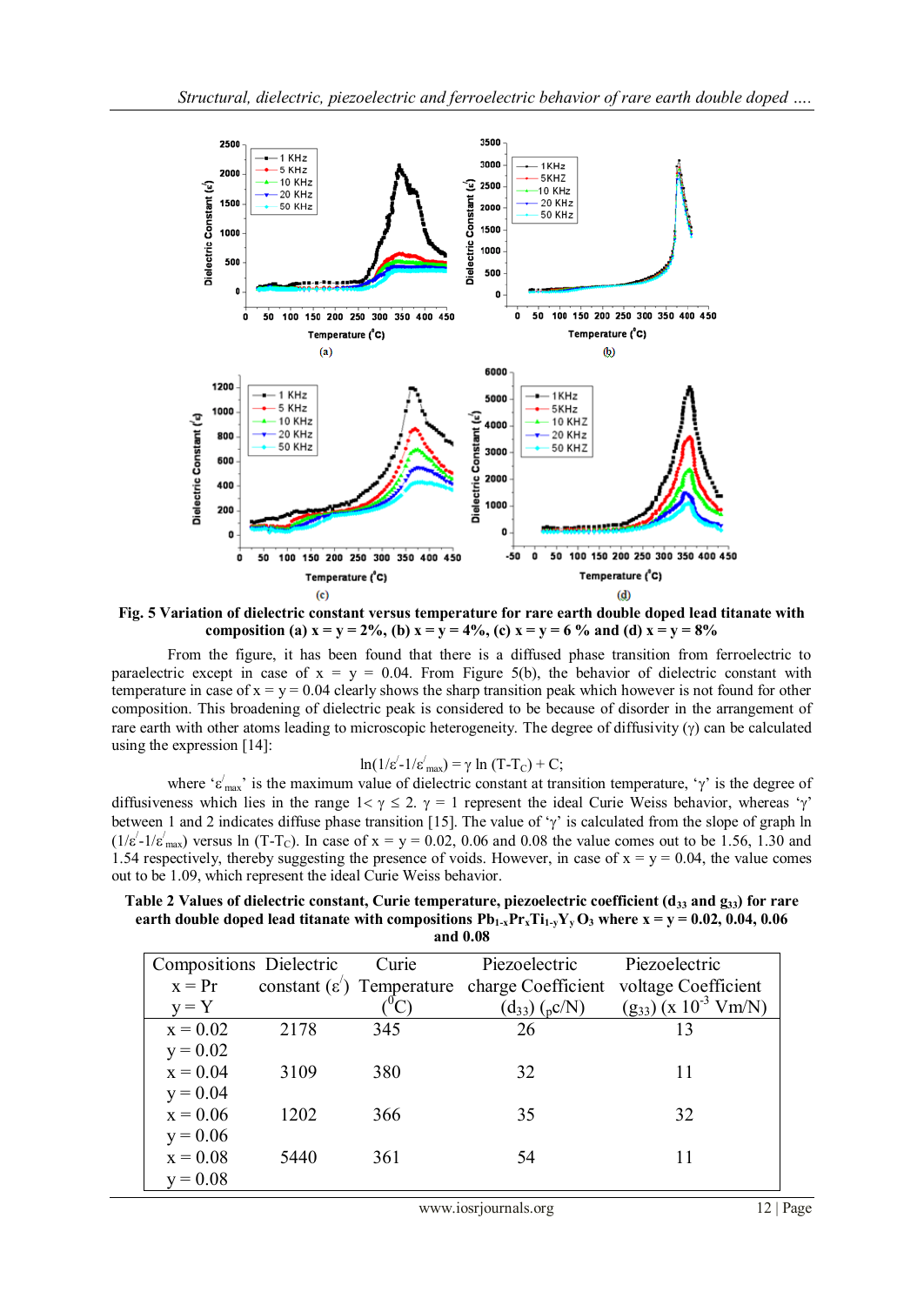# **3.4 Piezoelectric properties**

Piezoelectric charge coefficient  $(d_{33})$  show dependence on rare earth double doped lead titanate. The longitudinal piezoelectric charge coefficient (d<sub>33</sub>) for four different compositions i.e.,  $x = y = 0.02, 0.04, 0.06$ and 0.08 comes out be 26, 32, 35 and 54 pC/N respectively. The increase in  $d_{33}$  value is suggested due to the reorientation of domain, which is facilitated by decrease in crystal tetragonality [16]. The piezoelectric voltage coefficient (g<sub>33</sub>) was calculated using the expression:  $g_{33} = d_{33}/\epsilon_0 \epsilon'$ , where  $\epsilon_0$  is the permittivity of free space ( $\epsilon_0$  $= 8.9 \times 10^{-12}$  farads/meter) and  $\varepsilon'$  is the dielectric constant of the materials. The maximum value of piezoelectric voltage coefficient was found to be 32 x 10<sup>-3</sup> Vm/N in case of x = y = 0.06 mole %. Table 2 gives the compile data regarding maximum value of dielectric constant, Curie temperature, piezoelectric charge coefficient and piezoelectric voltage coefficient.

### **3.5 Ferroelectric properties**

In order to confirm the ferroelectric behavior, polarization versus electric field  $(P - E)$  loops was observed for all the composition of praseodymium and yttrium modified lead titanate ceramics. The hysteresis loops were recorded at room temperature. Figures 6 (a - d) shows the  $(P - E)$  loops of 2, 4, 6 and 8 mole % of Pr and Y substitution respectively. As is seen from the hysteresis curves, it is evident that Pr and Y substitution effects values of the spontaneous polarization  $(P_s)$ , coercive field  $(E_c)$  and remnant polarization  $(P_r)$  and their respective values are presented in Table 3. It is observed that remnant polarization  $(P_r)$  first decreases for  $x = y =$ 0.04 composition, increases a bit for  $x = y = 0.04$  and then gives a maximum value of 6.92  $\mu$ C/cm<sup>2</sup> for  $x = y =$ 0.08. Accordingly, the spontaneous polarization in case of  $x = y = 0.08$  composition was found to be maximum with a value of  $10.83\mu$ C/cm<sup>2</sup>. However, the maximum value of coercive field i.e.  $E_c = 15.11$  kV/cm was obtained for  $x = y = 0.02$  mole %.



**Fig. 6 Polarization versus electrical field (P - E) Loop for rare earth double doped lead titanate with**  composition (a)  $x = y = 2\%$ , (b)  $x = y = 4\%$ , (c)  $x = y = 6\%$  and (d)  $x = y = 8\%$